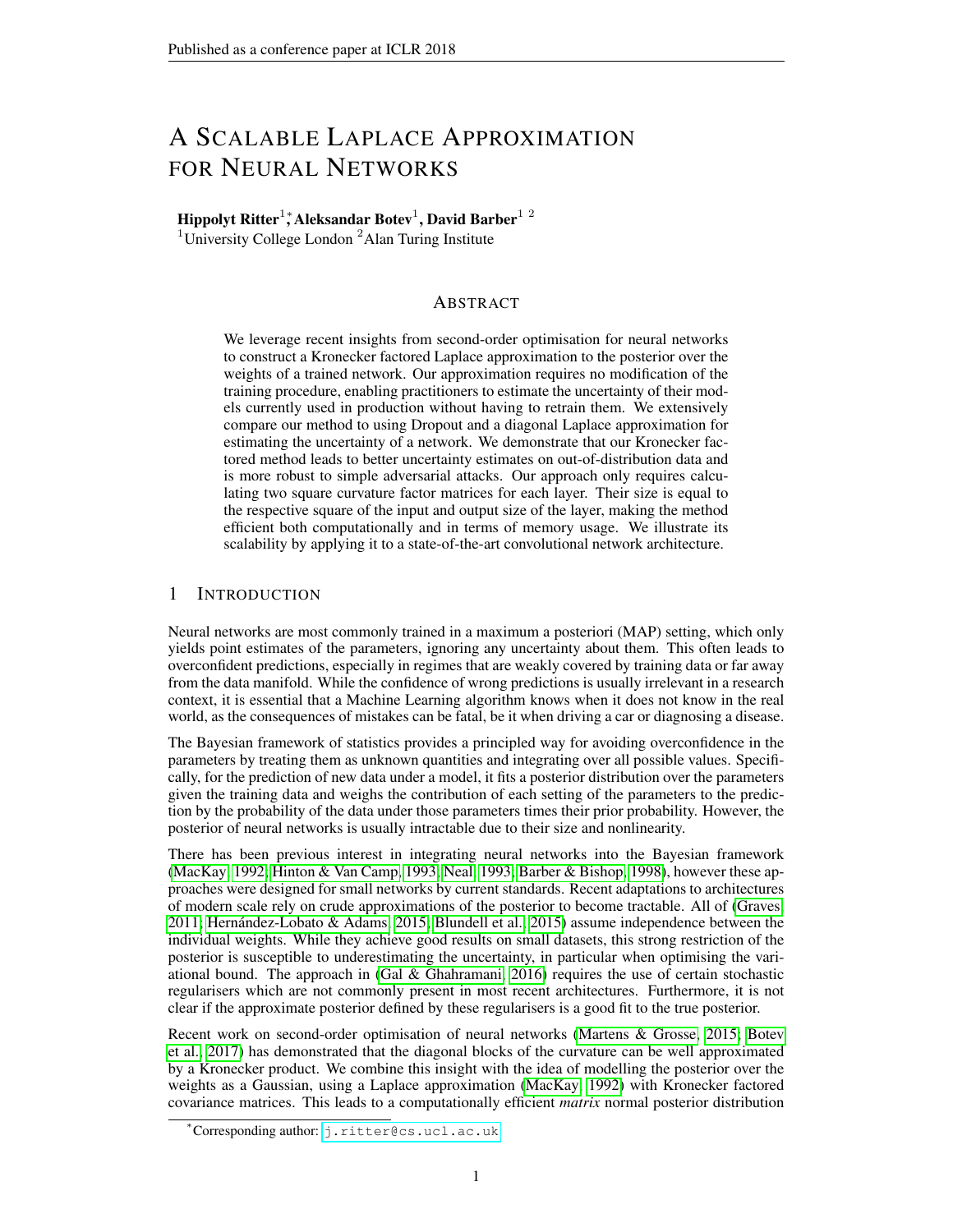[\(Gupta & Nagar, 1999\)](#page-8-5) over the weights of every layer. Since the Laplace approximation is applied after training, our approach can be used to obtain uncertainty estimates from existing networks.

## 2 THE CURVATURE OF NEURAL NETWORKS

Our method is inspired by recent Kronecker factored approximations of the curvature of a neural network [\(Martens & Grosse, 2015;](#page-9-4) [Botev et al., 2017\)](#page-8-4) for optimisation and we give a high-level review of these in the following. While the two methods approximate the Gauss-Newton and Fisher matrix respectively, as they are guaranteed to be positive semi-definite (p.s.d.), we base all of our discussion on the Hessian in order to be as general as possible.

#### 2.1 NEURAL NETWORK NOTATION

We denote a feedforward network as taking an input  $a_0 = x$  and producing an output  $h_L$ . The intermediate representations for layers  $\lambda = 1, ..., L$  are denoted as  $h = W a_{-1}$  and  $a = f(h)$ . We refer to  $a$  as the activations, and  $h$  as the (linear) pre-activations. The bias terms are absorbed into the  $W$  by appending a 1 to each  $a$ . The network parameters are optimised w.r.t. an error function  $E(y, h<sub>L</sub>)$  for targets y. Most commonly used error functions, such as squared error and categorical cross-entropy, can be interpreted as exponential family negative log likelihoods  $log p(y/h_L)$ .

#### <span id="page-1-1"></span>2.2 KRONECKER FACTORED SECOND-ORDER OPTIMISATION

Traditional second-order methods use either the Hessian matrix or a positive semi-definite approximation thereof to generate parameter updates of the form  $C^{-1}g$ , where C is the chosen curvature matrix and  $g$  the gradient of the error function parameterised by the network. However, this curvature matrix is infeasbile to compute for modern neural networks as their number of parameters is often in the millions, rendering the size of  $C$  of the order of several terabytes.

Recent work [\(Martens & Grosse, 2015;](#page-9-4) [Botev et al., 2017\)](#page-8-4) exploits that, for *a single data point*, the diagonal blocks of these curvature matrices are Kronecker factored:

<span id="page-1-0"></span>
$$
H = \frac{\partial^2 E}{\partial \text{vec}(W) \partial \text{vec}(W)} = Q \qquad H \tag{1}
$$

where H is the Hessian w.r.t. the weights in layer  $\lambda$ .  $Q = a_{-1} a_{-1} a_{-1}$  denotes the covariance of the incoming activations  $a_{-1}$  and  $H = \frac{e^2 E}{e \hbar \Phi h}$  the pre-activation Hessian, i.e. the Hessian of the error w.r.t. the linear pre-activations  $h$  in a layer. We provide the derivation for this result as well as the recursion for calculating  $H$  in Appendix [A.](#page-10-0)

The Kronecker factorisation holds two key advantages: the matrices that need be computed and stored are much smaller — if we assume all layers to be of dimensionality  $D$ , the two factors are each of size  $D^2$ , whereas the full Hessian for the weights of only one layer would have  $D^4$  elements. Furthermore, the inverse of a Kronecker product is equal to the Kronecker product of the inverses, so it is only necessary to invert those two moderately sized matrices.

In order to maintain this structure over a minibatch of data, all Kronecker factored second-order methods make two core approximations: First, they only model the diagonal blocks corresponding to the weights of a layer, such that the curvature decomposes into  $L$  independent matrices. Second, they assume  $\mathcal Q$  and  $\mathcal H$  to be independent. This is in order to maintain the Kronecker factorisation in expectation, i.e.  $E[Q \ H] \in [Q] \ E[H]$ , since the expectation of a Kronecker product is not guaranteed to be Kronecker factored itself.

The main difference between the Kronecker factored second-order optimisers lies in how they efficiently approximate  $E[H]$ . For exact calculation, it would be necessary to pass back an entire matrix per data point in a minibatch, which imposes infeasible memory and computational requirements. KFRA [\(Botev et al., 2017\)](#page-8-4) simply passes back the expectation at every layer, while KFAC [\(Martens & Grosse, 2015\)](#page-9-4) utilises the Fisher identity to only propagate a vector rather than a matrix, approximating the Kronecker factors with a stochastic rank-one matrix for each data point.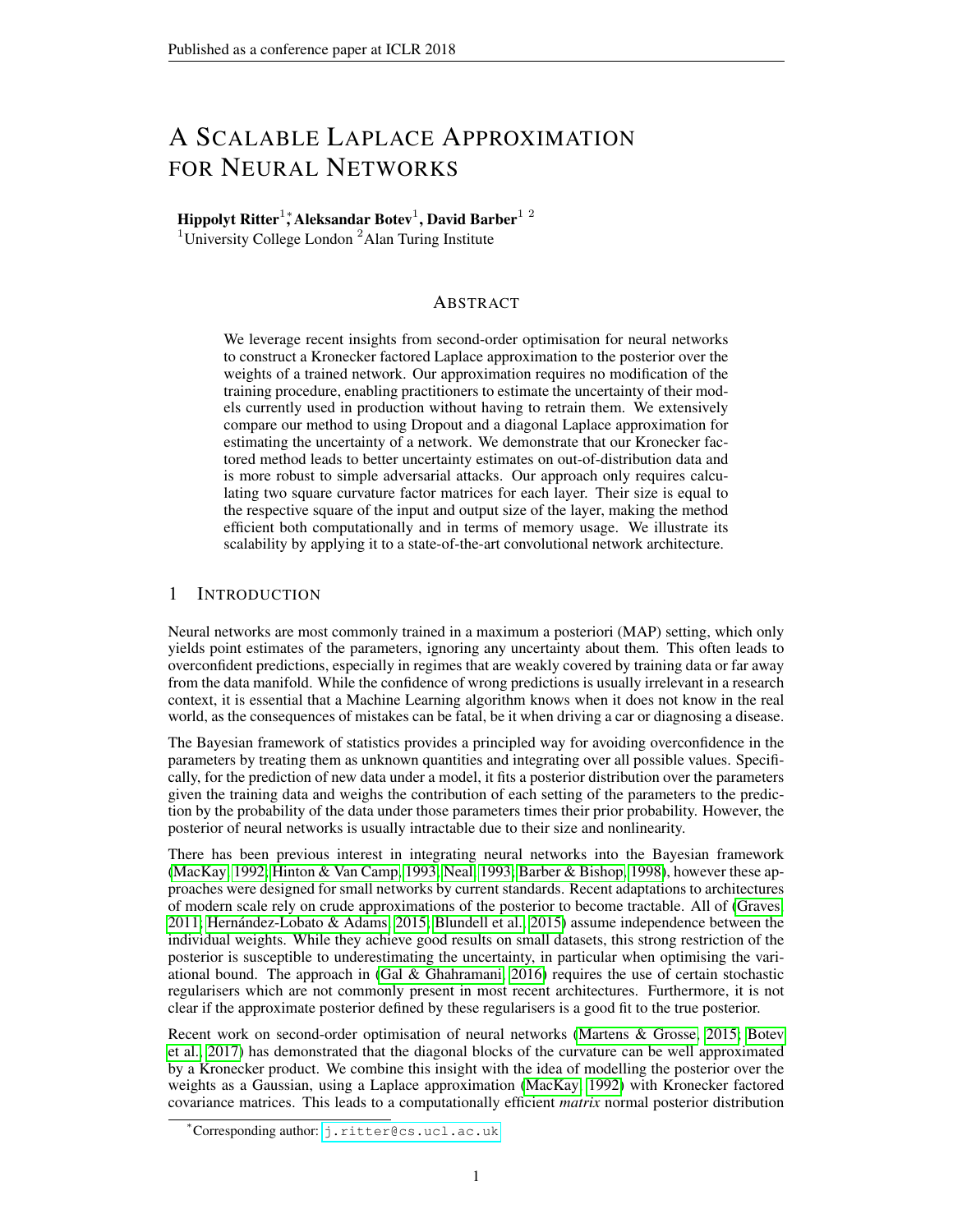The diagonal blocks of the Hessian and Gauss-Newton matrix are equal for neural networks with piecewise linear activation functions [\(Botev et al., 2017\)](#page-8-4), thus both methods can be used to directly approximate the diagonal blocks of the Hessian of such networks, as the Gauss-Newton and Fisher are equivalent for networks that parameterise an exponential family log likelihood.

## 3 A SCALABLE LAPLACE APPROXIMATION FOR NEURAL NETWORKS

#### 3.1 THE LAPLACE APPROXIMATION

The standard Laplace approximation is obtained by taking the second-order Taylor expansion around a mode of a distribution. For a neural network, such a mode can be found using standard gradientbased methods. Specifically, if we approximate the log posterior over the weights of a network given some data D around a MAP estimate  $\theta^*$ , we obtain:

$$
\log p(\theta/D) \quad \log p(\theta^* / D) \quad \frac{1}{2} (\theta \quad \theta^*)^{\mathsf{T}} H (\theta \quad \theta^*) \tag{2}
$$

where  $\theta = [\text{vec}(W_1), ..., \text{vec}(W_L)]$  is the stacked vector of weights and  $H = \mathbb{E}[H]$  the average Hessian of the negative log posterior<sup>[1](#page-2-0)</sup>. The first order term is missing because we expand the function around a maximum  $\ddot{\theta}^*$ , where the gradient is zero. If we exponentiate this equation, it is easy to notice that the right-hand side is of Gaussian functional form for  $\theta$ , thus we obtain a normal distribution by integrating over it. The posterior over the weights is then approximated as Gaussian:

$$
\theta \qquad \mathcal{N}(\theta^*, H^{-1}) \tag{3}
$$

assuming  $H$  is p.s.d. We can then approximate the posterior mean when predicting on unseen data  $D^*$  by averaging the predictions of T Monte Carlo samples  $\theta^{(t)}$  from the approximate posterior:

$$
p(D^*jD) = \int p(D^*)\theta)p(\theta jD)d\theta \qquad \frac{1}{T} \sum_{t=1}^T p(D^*)\theta^{(t)} \tag{4}
$$

#### 3.2 DIAGONAL LAPLACE APPROXIMATION

Unfortunately, it is not feasible to compute or invert the Hessian matrix w.r.t. all of the weights jointly. An approximation that is easy to compute in modern automatic differentiation frameworks is the diagonal of the Fisher matrix  $F$ , which is simply the expectation of the squared gradients:

$$
H \quad \text{diag}(F) = \text{diag}(\mathbb{E}\left[r \quad \log p(y/x)r \quad \log p(y/x)^{\mathsf{T}}\right]) = \text{diag}(\mathbb{E}\left[\left(r \quad \log p(y/x)\right)^2\right]) \tag{5}
$$

where diag extracts the diagonal of a matrix or turns a vector into a diagonal matrix. Such diagonal approximations to the curvature of a neural network have been used successfully for pruning the weights [\(LeCun et al., 1990\)](#page-9-5) and, more recently, for transfer learning [\(Kirkpatrick et al., 2017\)](#page-9-6).

This corresponds to modelling the weights with a Normal distribution with diagonal covariance:

$$
\text{vec}(W) \qquad \mathcal{N}(\text{vec}(W^*), \text{diag}(F))^{-1}) \quad \text{for } \lambda = 1, \dots, L \tag{6}
$$

Unfortunately, even if the Taylor approximation is accurate, this will place significant probability mass in low probability areas of the true posterior if some weights exhibit high covariance.

<span id="page-2-0"></span><sup>&</sup>lt;sup>1</sup>The average Hessian is typically scaled by the number of data points  $N$ . In order to keep the notation uncluttered, we develop our basic methods in terms of the average Hessian and discuss the scaling separately.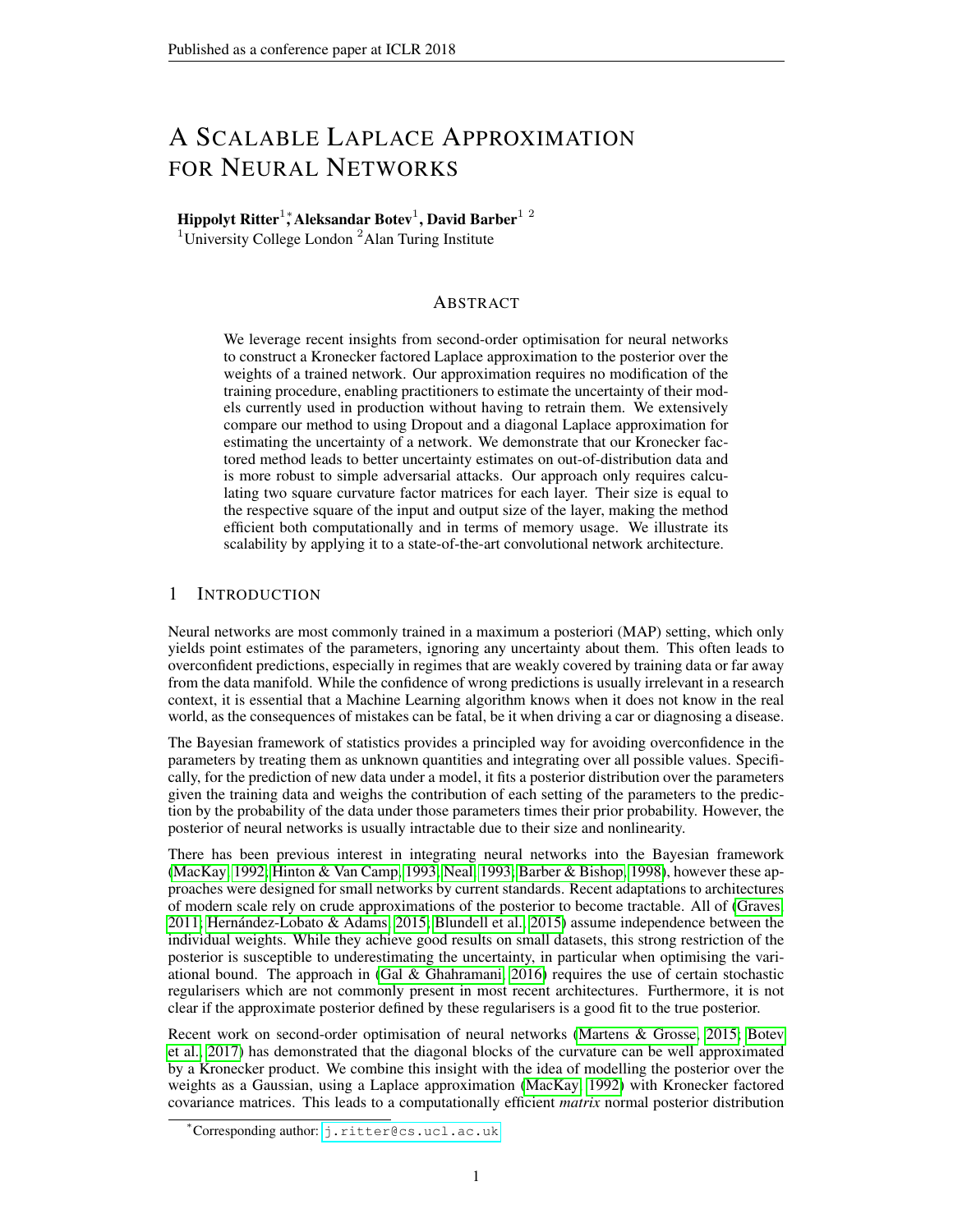#### 3.3 KRONECKER FACTORED LAPLACE APPROXIMATION

So while it is desirable to model the covariance between the weights, some approximations are needed in order to remain computationally efficient. First, we assume the weights of the different layers to be independent. This corresponds to the block-diagonal approximation in KFAC and KFRA, which empirically preserves sufficient information about the curvature to obtain competitive optimisation performance. For our purposes this means that our posterior factorises over the layers.

As discussed above, the Hessian of the log-likelihood for a single datapoint is Kronecker factored, and we denote the two factor matrices as  $H = Q$  $H$ .<sup>[2](#page-3-0)</sup> By further assuming independence between  $Q$  and  $H$  in all layers, we can approximate the expected Hessian of each layer as:

$$
E[H] = E[Q \quad H] \quad E[Q] \quad E[H] \tag{7}
$$

Hence, the Hessian of every layer is Kronecker factored over an *entire dataset* and the Laplace approximation can be approximated by a product of Gaussians. Each Gaussian has a Kronecker factored covariance, corresponding to a *matrix* normal distribution [\(Gupta & Nagar, 1999\)](#page-8-5), which considers the two Kronecker factors of the covariance to be the covariances of the rows and columns of a matrix. The two factors are much smaller than the full covariance and allow for significantly more efficient inversion and sampling (we review the matrix normal distribution in Appendix [B\)](#page-11-0).

Our resulting posterior for the weights in layer  $\lambda$  is then:

$$
W \qquad \text{MN}(W^*, \, \mathcal{Q}^{-1}, \, \text{H}^{-1}) \tag{8}
$$

In contrast to optimisation methods, we do not need to approximate  $E[H]$  as it is only calculated once. However, when it is possible to augment the data (e.g. randomised cropping of images), it may be advantageous. We provide a more detailed discussion of this in Appendix [C.](#page-11-1)

#### <span id="page-3-1"></span>3.4 INCORPORATING THE PRIOR AND REGULARISING THE CURVATURE FACTORS

Just as the log posterior, the Hessian decomposes into a term depending on the data log likelihood and one on the prior. For the commonly used  $L_2$ -regularisation, corresponding to a Gaussian prior, the Hessian is equal to the precision of the prior times the identity matrix. We approximate this by adding a multiple of the identity to each of the Kronecker factors from the log likelihood:

$$
H = N \mathbb{E} \left[ \frac{\partial^2 \log p(D|\theta)}{\partial \theta^2} \right] + \tau I \left( \frac{\rho}{N} \mathbb{E} \left[ Q \right] + \frac{\rho}{\tau} I \right) \left( \frac{\rho}{N} \mathbb{E} \left[ H \right] + \frac{\rho}{\tau} I \right) \tag{9}
$$

where  $\tau$  is the precision of the Gaussian prior on the weights and N the size of the dataset. However, we can also treat them as hyperparameters and optimise them w.r.t. the predictive performance on a validation set. We emphasise that this can be done without retraining the network, so it does not impose a large computational overhead and is trivial to parallelise.

Setting  $N$  to a larger value than the size of the dataset can be interpreted as including duplicates of the data points as pseudo-observations. Adding a multiple of the uncertainty to the precision matrix decreases the uncertainty about each parameter. This has a regularising effect both on our approximation to the true Laplace, which may be overestimating the variance in certain directions due to ignoring the covariances between the layers, as well as the Laplace approximation itself, which may be placing probability mass in low probability areas of the true posterior.

## 4 RELATED WORK

Most recent attempts to approximating the posterior of a neural network are based on formulating an approximate distribution to the posterior and optimising the variational lower bound w.r.t. its

<span id="page-3-0"></span><sup>&</sup>lt;sup>2</sup>We assume a uniform prior for now, such that the Hessians of the posterior and the log likelihood are equal. We discuss how we incorporate a non-zero Hessian of a prior into the Kronecker factors in the next section.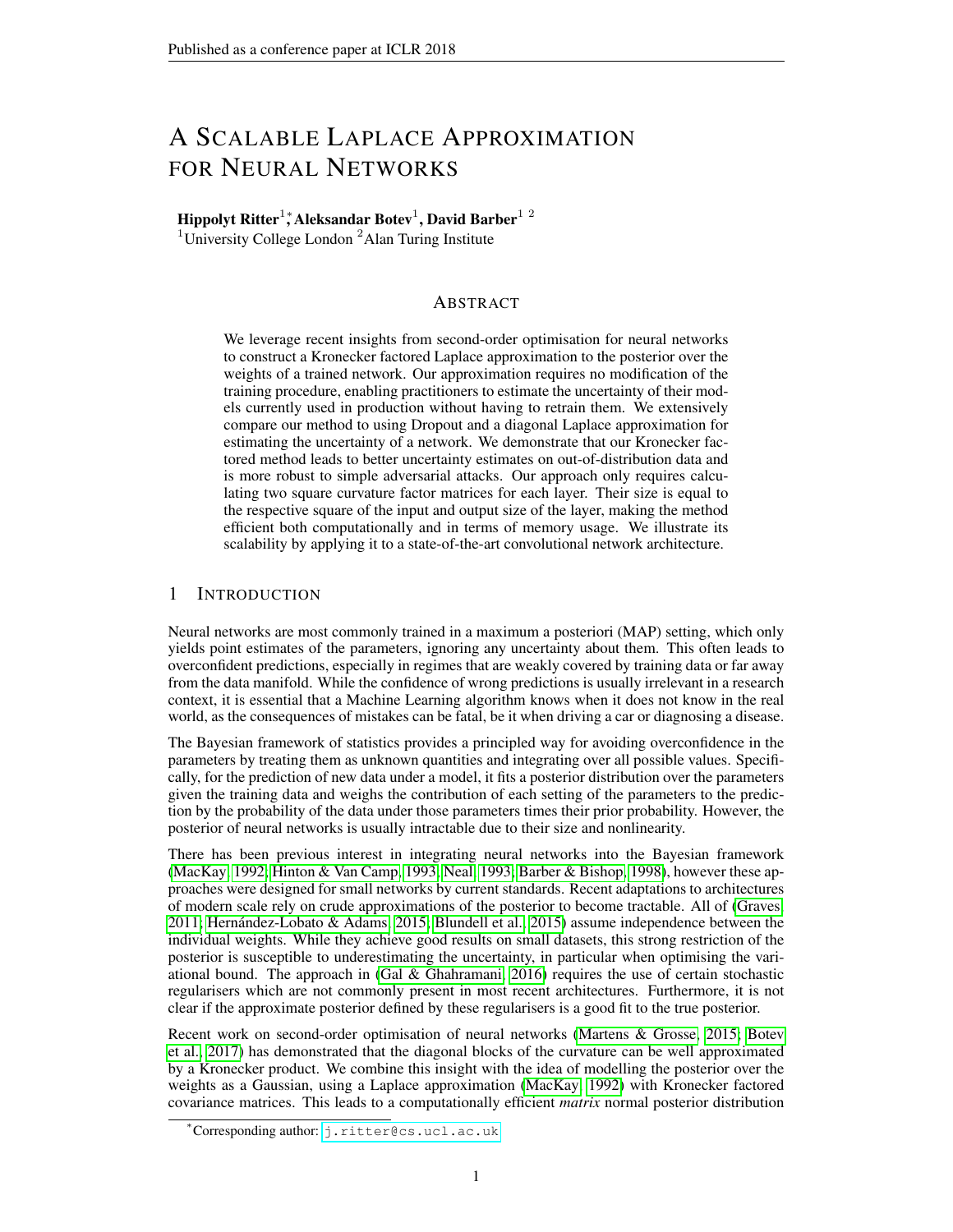parameters. [\(Graves, 2011;](#page-8-1) [Blundell et al., 2015;](#page-8-2) [Kingma et al., 2015\)](#page-9-7) as well as the expectation propagation based approaches of (Hernández-Lobato & Adams, 2015) and [\(Ghosh et al., 2016\)](#page-8-6) assume independence between the individual weights which, particularly when optimising the KL divergence, often lets the model underestimate the uncertainty about the weights. [Gal & Ghahramani](#page-8-3) [\(2016\)](#page-8-3) interpret Dropout to approximate the posterior with a mixture of delta functions, assuming independence between the columns. [\(Lakshminarayanan et al., 2016\)](#page-9-8) suggest using an ensemble of networks for estimating the uncertainty.

Our work is a scalable approximation of [\(MacKay, 1992\)](#page-9-0). Since the per-layer Hessian of a neural network is infeasible to compute, we suggest a factorisation of the covariance into a Kronecker product, leading to a more efficient *matrix* normal distribution. The posterior that we obtain is reminiscent of [\(Louizos & Welling, 2016\)](#page-9-9) and [\(Sun et al., 2017\)](#page-9-10), who optimise the parameters of a matrix normal distribution as their weights, which requires a modification of the training procedure.

## 5 EXPERIMENTS

Since the Laplace approximation is a method for *predicting* in a Bayesian manner and not for training, we focus on comparing to uncertainty estimates obtained from Dropout [\(Gal & Ghahramani,](#page-8-3) [2016\)](#page-8-3). The trained networks will be identical, but the prediction methods will differ. We also compare to a diagonal Laplace approximation to highlight the benefit from modelling the covariances between the weights. All experiments are implemented using Theano [\(Theano Development Team,](#page-9-11) [2016\)](#page-9-11) and Lasagne (Dieleman et al.,  $2015$ ).<sup>[3](#page-4-0)</sup>

#### 5.1 TOY REGRESSION DATASET

As a first experiment, we visualise the uncertainty obtained from the Laplace approximations on a toy regression dataset, similar to (Hernández-Lobato  $\&$  Adams, 2015). We create a dataset of 20 uniformly distributed points  $x \in U(-4, 4)$  and sample y  $3^3$ ,  $3^2$ ). In contrast to (Hernández-Lobato & Adams,  $2015$ ), we use a two-layer network with seven units per layer rather than one layer with 100 units. This is because both the input and output are one-dimensional, hence the weight matrices are vectors and the matrix normal distribution reduces to a multivariate normal distribution. Furthermore, the Laplace approximation is sensitive to the ratio of the number of data points to parameters, and we want to visualise it both with and without hyperparameter tuning.

<span id="page-4-1"></span>

Figure 1: Toy regression uncertainty. Black dots are data points, the black line shows the noiseless function. The red line shows the deterministic prediction of the network, the blue line the mean output. Each shade of blue visualises one additional standard deviation. Best viewed on screen.

Fig. [1](#page-4-1) shows the uncertainty obtained from the Kronecker factored and diagonal Laplace approximation applied to the same network, as well as from a full Laplace approximation and 50, 000 HMC [\(Neal, 1993\)](#page-9-2) samples. The latter two methods are feasible only for such a small model and dataset. For the diagonal and full Laplace approximation we use the Fisher identity and draw one sample per data point. We set the hyperparameters of the Laplace approximations (see Section [3.4\)](#page-3-1) using a grid search over the likelihood of 20 validation points that are sampled the same way as the training set.

<span id="page-4-0"></span> $3$ We make our fork available at: <https://github.com/BB-UCL/Lasagne>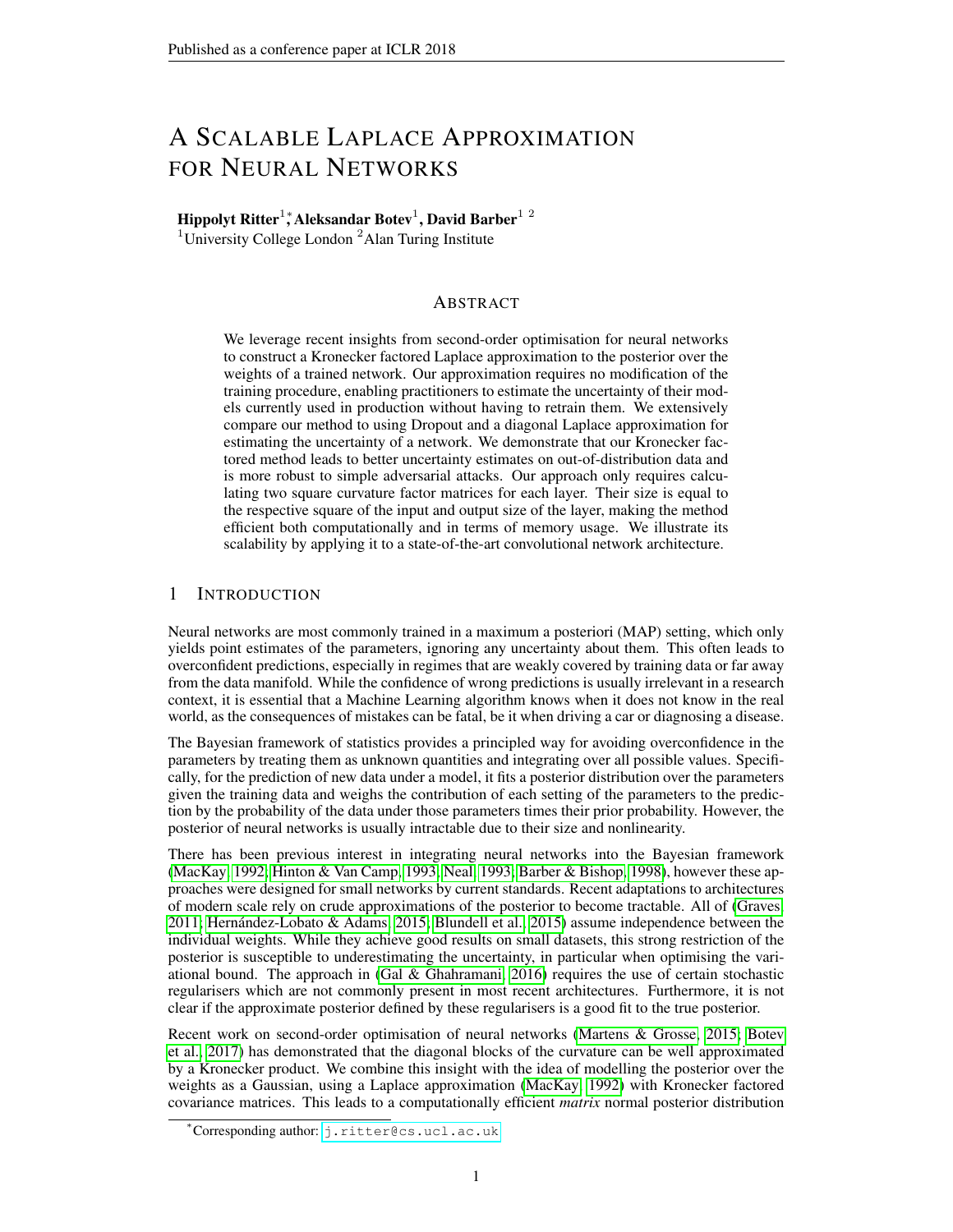The regularised Laplace approximations all give an overall good fit to the HMC predictive posterior. Their uncertainty is slightly higher close to the training data and increases more slowly away from the data than that of the HMC posterior. The diagonal and full Laplace approximation require stronger regularisation than our Kronecker factored one, as they have higher uncertainty when not regularised. In particular the full Laplace approximation vastly overestimates the uncertainty without additional regularisation, leading to a bad predictive mean (see Appendix [E](#page-12-0) for the corresponding figures), as the Hessian of the log likelihood is underdetermined. This is commonly the case in deep learning, as the number of parameters is typically much larger than the number of data points. Hence restricting the structure of the covariance is not only a computational necessity for most architectures, but also allows for more precise estimation of the approximate covariance.

#### 5.2 OUT-OF-DISTRIBUTION UNCERTAINTY

For a more realistic test, similar to [\(Louizos & Welling, 2017\)](#page-9-12), we assess the uncertainty of the predictions when classifying data from a different distribution than the training data. For this we train a network with two layers of 1024 hidden units and ReLU transfer functions to classify MNIST digits. We use a learning rate of 10<sup>-2</sup> and momentum of 0.9 for 250 epochs. We apply Dropout with  $p=0.5$  after each inner layer, as our chief interest is to compare against its uncertainty estimates. We further use  $L_2$ -regularisation with a factor of 10<sup>-2</sup> and randomly binarise the images during training according to their pixel intensities and draw 1, 000 such samples per datapoint for estimating the curvature factors. We use this network to classify the images in the notMNIST dataset<sup>[4](#page-5-0)</sup>, which contains 28 28 grey-scale images of the letters 'A' to 'J' from various computer fonts, i.e. not digits. An ideal classifier would make uniform predictions over its classes.

We compare the uncertainty obtained by predicting the digit class of the notMNIST images using 1. a deterministic forward pass through the Dropout trained network, 2. by sampling different Dropout masks and averaging the predictions, and by sampling different weight matrices from 3. the matrix normal distribution obtained from our Kronecker factored Laplace approximation as well as 4. the diagonal one. As an additional baseline similar to [\(Blundell](#page-8-2) [et al., 2015;](#page-8-2) [Graves, 2011\)](#page-8-1), we compare to a network with identical architecture with a fully factorised Gaussian (FFG) approximate posterior on the weights and a standard normal prior. We train the model on the variational lower bound using the reparametrisation trick [\(Kingma & Welling, 2013\)](#page-9-13). We use 100 samples for the stochastic forward passes and optimise the hyperparameters of the Laplace ap-

<span id="page-5-1"></span>

Figure 2: Predictive entropy on notMNIST obtained from different methods for the forward pass on a network trained on MNIST.

proximations w.r.t. the cross-entropy on the validation set of MNIST.

We measure the uncertainty of the different methods as the entropy of the predictive distribution, which has a minimal value of 0 when a single class is predicted with certainty and a maximum of about 2.3 for uniform predictions. Fig. [2](#page-5-1) shows the inverse empirical cumulative distribution of the entropy values obtained from the four methods. Consistent with the results in [\(Gal & Ghahramani,](#page-8-3) [2016\)](#page-8-3), averaging the probabilities of multiple passes through the network yields predictions with higher uncertainty than a deterministic pass that approximates the geometric average [\(Srivastava](#page-9-14) [et al., 2014\)](#page-9-14). However, there still are some images that are predicted to be a digit with certainty. Our Kronecker factored Laplace approximation makes hardly any predictions with absolute certainty and assigns high uncertainty to most of the letters as desired. The diagonal Laplace approximation required stronger regularisation towards predicting deterministically, yet it performs similarly to Dropout. As shown in Table [1,](#page-14-0) however, the network makes predictions on the test set of MNIST

<span id="page-5-0"></span><sup>4</sup> From: <http://yaroslavvb.blogspot.nl/2011/09/notmnist-dataset.html>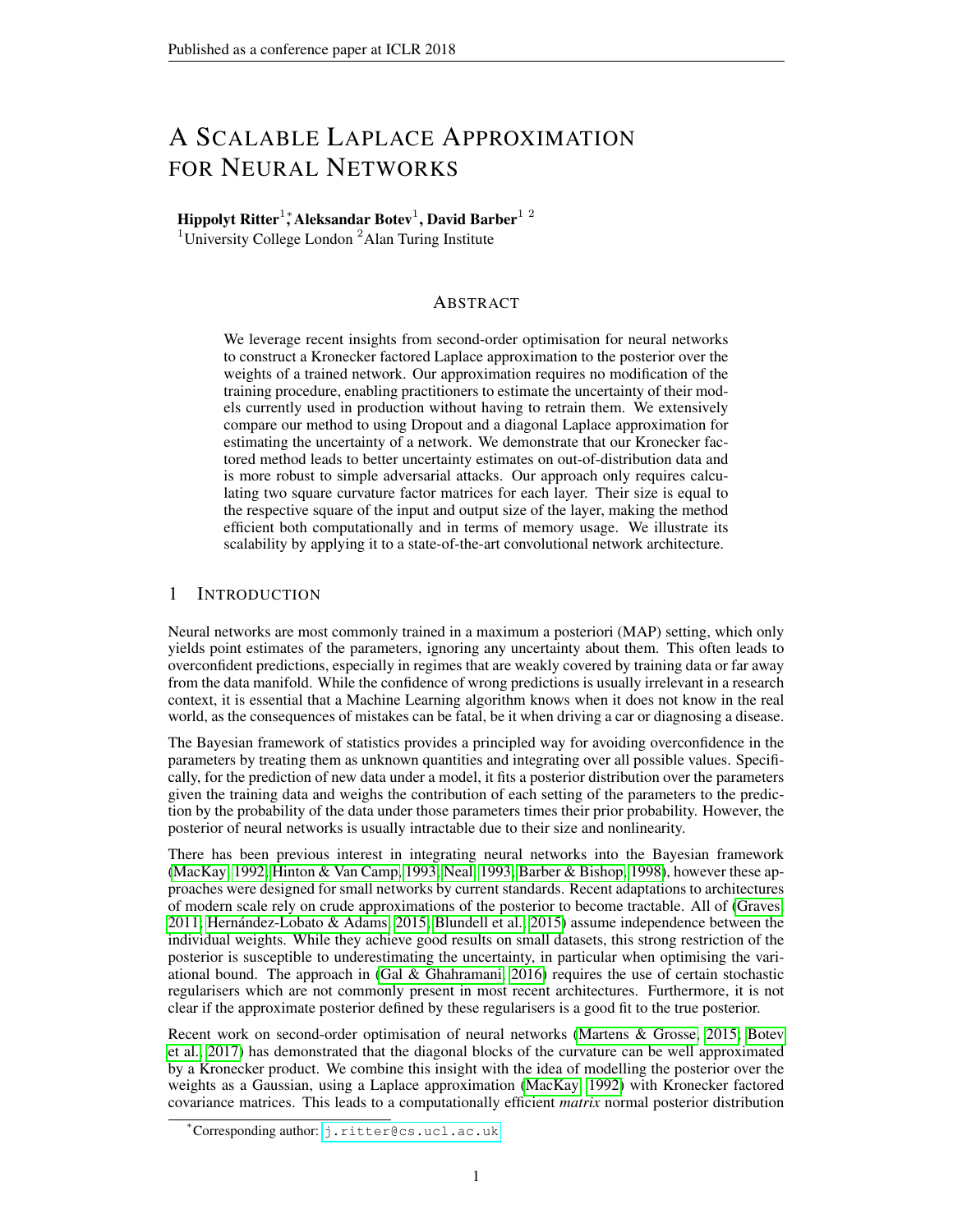with similar accuracy to the deterministic forward pass and MC Dropout when using our approximation. The variational factorised Gaussian posterior has low uncertainty as expected.

<span id="page-6-0"></span>

#### 5.3 ADVERSARIAL EXAMPLES

Figure 3: Untargeted adversarial attack. Figure 4: Targeted adversarial attack.

source

 $100$ 

To further test the robustness of our prediction method close to the data distribution, we perform an adversarial attack on a neural network. As first demonstrated in [\(Szegedy et al., 2013\)](#page-9-15), neural networks are prone to being fooled by gradient-based changes to their inputs. [Li & Gal](#page-9-16) [\(2017\)](#page-9-16) suggest, and provide empirical support, that Bayesian models may be more robust to such attacks, since they implicitly form an infinitely large ensemble by integrating over the model parameters. For our experiments, we use the fully connected net trained on MNIST from the previous section and compare the sensitivity of the different prediction methods for two kinds of adversarial attacks.

First, we use the untargeted Fast Gradient Sign method  $x_{adv} = x - \eta \text{sgn}(r_x \text{max}_y \log p^{(M)}(y/x))$ suggested in [\(Goodfellow et al., 2014\)](#page-8-8), which takes the gradient of the class predicted with maximal probability by method M w.r.t. the input x and reduces this probability with varying step size  $\eta$ . This step size is rescaled by the difference between the maximal and minimal value per dimension in the dataset. It is to be expected that this method generates examples away from the data manifold, as there is no clear subset of the data that corresponds to e.g. "not ones".

Fig. [3](#page-6-0) shows the average predictive uncertainty and the accuracy on the original class on the MNIST test set as the step size  $\eta$  increases. The Kronecker factored Laplace approximation achieves significantly higher uncertainty than any other prediction method as the images move away from the data. Both the diagonal and the Kronecker factored Laplace maintain higher accuracy than MC Dropout on their original predictions. Interestingly, the deterministic forward pass appears to be most robust in terms of accuracy, however it has much smaller uncertainty on the predictions it makes and will confidently predict a false class for most images, whereas the other methods are more uncertain.

Furthermore, we perform a targeted attack that attempts to force the network to predict a specific class, in our case '0' following [\(Li & Gal, 2017\)](#page-9-16). Hence, for each method, we exclude all data points in the test set that are already predicted as '0'. The updates are of similar form to the untargeted attack, however they increase the probability of the pre-specified class  $y$  rather than decreasing the current maximum as  $x_y^{(t+1)} = x_y^{(t)} + \eta \text{sgn}(\Upsilon_X \log p^{(M)}(y/x_y^{(t)}))$ , where  $x_y^{(0)} = x$ .

We use a step size of  $\eta$ =10<sup>-2</sup> for the targeted attack. The uncertainty and accuracy on the original and target class are shown in Fig. [4.](#page-6-0) Here, the Kronecker factored Laplace approximation has slightly smaller uncertainty at its peak in comparison to the other methods, however it appears to be much more robust. It only misclassifies over 50% of the images after about 20 steps, whereas for the other methods this is the case after roughly 10 steps and reaches 100% accuracy on the target class after almost 50 updates, whereas the other methods are fooled on all images after about 25 steps.

In conjunction with the experiment on notMNIST, it appears that the Laplace approximation achieves higher uncertainty than Dropout away from the data, as in the untargeted attack. In the targeted attack it exhibits smaller uncertainty than Dropout, yet it is more robust to having its prediction changed. The diagonal Laplace approximation again performs similarly to Dropout.

#### 5.4 UNCERTAINTY ON MISCLASSIFICATIONS

To highlight the scalability of our method, we apply it to a state-of-the-art convolutional network architecture. Recently, deep residual networks [\(He et al., 2016a](#page-8-9)[;b\)](#page-9-17) have been the most successful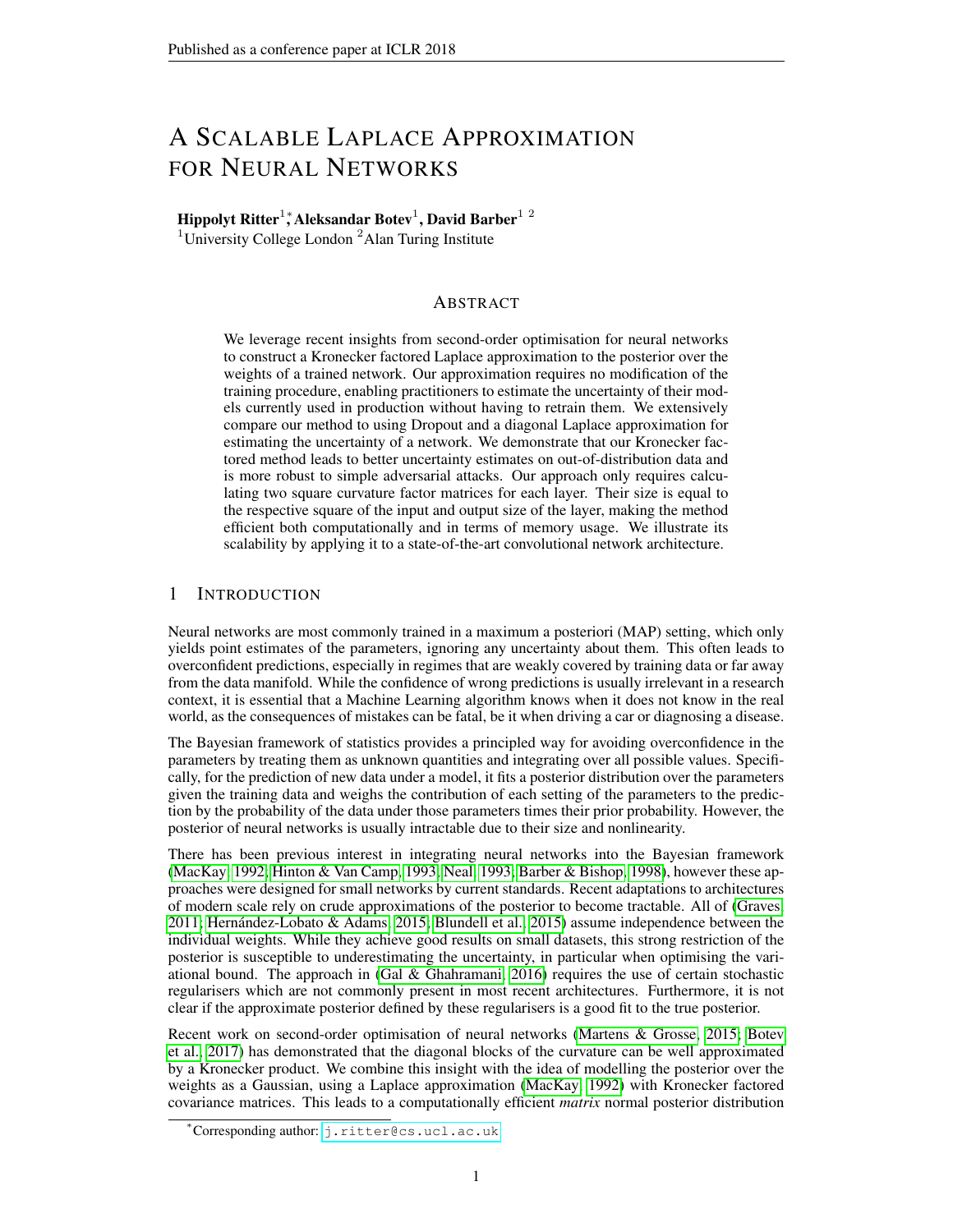<span id="page-7-0"></span>

Figure 5: Inverse ecdf of the predictive entropy from Wide Residual Networks trained with and without Dropout on CIFAR100. For misclassifications, curves on top corresponding to higher uncertainty are desirable, and curves on the bottom for correct classifications.

ones among those. As demonstrated in [\(Grosse & Martens, 2016\)](#page-8-10), Kronecker factored curvature methods are applicable to convolutional layers by interpreting them as matrix-matrix multiplications.

We compare our uncertainty estimates on wide residual networks [\(Zagoruyko & Komodakis, 2016\)](#page-9-18), a recent variation that achieved competitive performance on CIFAR100 [\(Krizhevsky & Hinton,](#page-9-19) [2009\)](#page-9-19) while, in contrast to most other residual architectures, including Dropout at specific points. While this does not correspond to using Dropout in the Bayesian sense [\(Gal & Ghahramani, 2015\)](#page-8-11), it allows us to at least compare our method to the uncertainty estimates obtained from Dropout.

We note that it is straightforward to incorporate batch normalisation [\(Ioffe & Szegedy, 2015\)](#page-9-20) into the curvature backpropagation algorithms, so we apply a standard Laplace approximation to its parameters as well. We are not aware of any interpretation of Dropout as performing Bayesian inference on the parameters of batch normalisation. Further implementation details are in Appendix [G.](#page-14-1)

Again, the accuracy of the prediction methods is comparable (see Table [2](#page-14-2) in Appendix [F\)](#page-13-0). For calculating the curvature factors, we draw 5, 000 samples per image using the same data augmentation as during training, effectively increasing the dataset size to 2.5  $10^8$ . The diagonal approximation had to be regularised to the extent of becoming deterministic, so we omit it from the results.

In Fig. [5](#page-7-0) we compare the distribution of the predictive uncertainty on the test set.<sup>[5](#page-7-1)</sup> We distinguish between the uncertainty on correct and incorrect classifications, as the mistakes of a system used in practice may be less severe if the network can at least indicate that it is uncertain. Thus, high uncertainty on misclassifications and low uncertainty on correct ones would be desirable, such that a system could return control to a human expert when it can not make a confident decision. In general, the network tends to be more uncertain on its misclassifcations than its correct ones regardless of whether it was trained with or without Dropout and of the method used for prediction. Both Dropout and the Laplace approximation similarly increase the uncertainty in the predictions, however this is irrespective of the correctness of the classification. Yet, our experiments show that the Kronecker factored Laplace approximation can be scaled to modern convolutional networks and maintain good classification accuracy while having similar uncertainty about the predictions as Dropout.

We had to use much stronger regularisation for the Laplace approximation on the wide residual network, possibly because the block-diagonal approximation becomes more inaccurate on deep networks, possibly because the number of parameters is much higher relative to the number of data. It would be interesting to see how the Laplace approximations behaves on a much larger dataset like ImageNet for similarly sized networks, where we have a better ratio of data to parameters and curvature directions. However, even on a relatively small dataset like CIFAR we did not have to regularise the Laplace approximation to the degree of the posterior becoming deterministic.

<span id="page-7-1"></span><sup>&</sup>lt;sup>5</sup>We use the first  $5/000$  images as a validation set to tune the hyperparameters of our Laplace approximation and the final 5; 000 ones for evaluating the predictive uncertainty on all methods.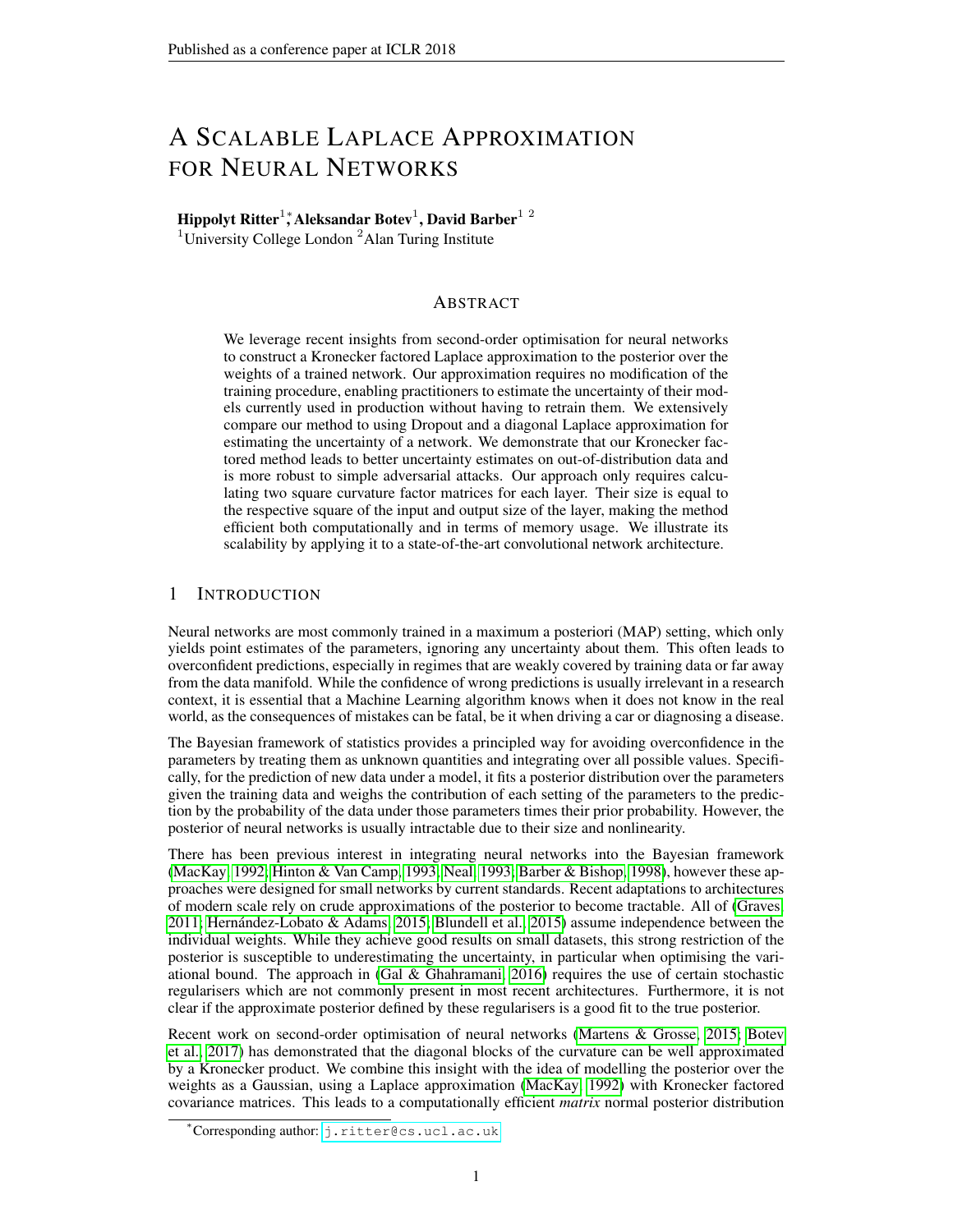## 6 CONCLUSION

We presented a scalable approximation to the Laplace approximation for the posterior of a neural network and provided experimental results suggesting that the uncertainty estimates are on par with current alternatives like Dropout, if not better. It enables practitioners to obtain principled uncertainty estimates from their models, even if they were trained in a maximum likelihood/MAP setting.

There are many possible extensions to this work. One would be to automatically determine the scale and regularisation hyperparameters of the Kronecker factored Laplace approximation using the model evidence similar to how [\(MacKay, 1992\)](#page-9-0) interpolates between the data log likelihood and the width of the prior. The model evidence could further be used to perform Bayesian model averaging on ensembles of neural networks, potentially improving their generalisation ability and uncertainty estimates. A challenging application would be active learning, where only little data is available relative to the number of curvature directions that need to be estimated.

#### ACKNOWLEDGEMENTS

This work was supported by the Alan Turing Institute under the EPSRC grant EP/N510129/1. We thank the anonymous reviewers for their feedback and Harshil Shah for his comments on an earlier draft of this paper.

#### **REFERENCES**

- <span id="page-8-12"></span>Anoop Korattikara Balan, Vivek Rathod, Kevin P Murphy, and Max Welling. Bayesian Dark Knowledge. In *Advances in Neural Information Processing Systems*, pp. 3438–3446, 2015.
- <span id="page-8-0"></span>David Barber and Christopher M Bishop. Ensemble Learning for Multi-layer Networks. In *Advances in Neural Information Processing Systems*, pp. 395–401, 1998.
- <span id="page-8-2"></span>Charles Blundell, Julien Cornebise, Koray Kavukcuoglu, and Daan Wierstra. Weight Uncertainty in Neural Networks. In *ICML*, pp. 1613–1622, 2015.
- <span id="page-8-4"></span>Aleksandar Botev, Hippolyt Ritter, and David Barber. Practical Gauss-Newton Optimisation for Deep Learning. In *ICML*, pp. 557 – 565, 2017.
- <span id="page-8-7"></span>Sander Dieleman, Jan Schluter, Colin Raffel, Eben Olson, Søren Kaae Sønderby, Daniel Nouri, et al. ¨ Lasagne: First release., August 2015.
- <span id="page-8-11"></span>Yarin Gal and Zoubin Ghahramani. Bayesian Convolutional Neural Networks with BernoulliAapproximate Variational Inference. *arXiv preprint arXiv:1506.02158*, 2015.
- <span id="page-8-3"></span>Yarin Gal and Zoubin Ghahramani. Dropout as a Bayesian Approximation: Representing Model Uncertainty in Deep Learning. In *ICML*, pp. 1050–1059, 2016.
- <span id="page-8-6"></span>Soumya Ghosh, Francesco Maria Delle Fave, and Jonathan S Yedidia. Assumed Density Filtering Methods for Learning Bayesian Neural Networks. In *AAAI*, pp. 1589–1595, 2016.
- <span id="page-8-8"></span>Ian J Goodfellow, Jonathon Shlens, and Christian Szegedy. Explaining and Harnessing Adversarial Examples. *arXiv preprint arXiv:1412.6572*, 2014.
- <span id="page-8-1"></span>Alex Graves. Practical Variational Inference for Neural Networks. In *Advances in Neural Information Processing Systems*, pp. 2348–2356, 2011.
- <span id="page-8-10"></span>Roger Grosse and James Martens. A Kronecker-factored Approximate Fisher Matrix for Convolution Layers. In *ICML*, pp. 573–582, 2016.
- <span id="page-8-5"></span>Arjun K Gupta and Daya K Nagar. *Matrix Variate Distributions*, volume 104. CRC Press, 1999.
- <span id="page-8-9"></span>Kaiming He, Xiangyu Zhang, Shaoqing Ren, and Jian Sun. Deep Residual Learning for Image Recognition. In *Proceedings of the IEEE conference on computer vision and pattern recognition*, pp. 770–778, 2016a.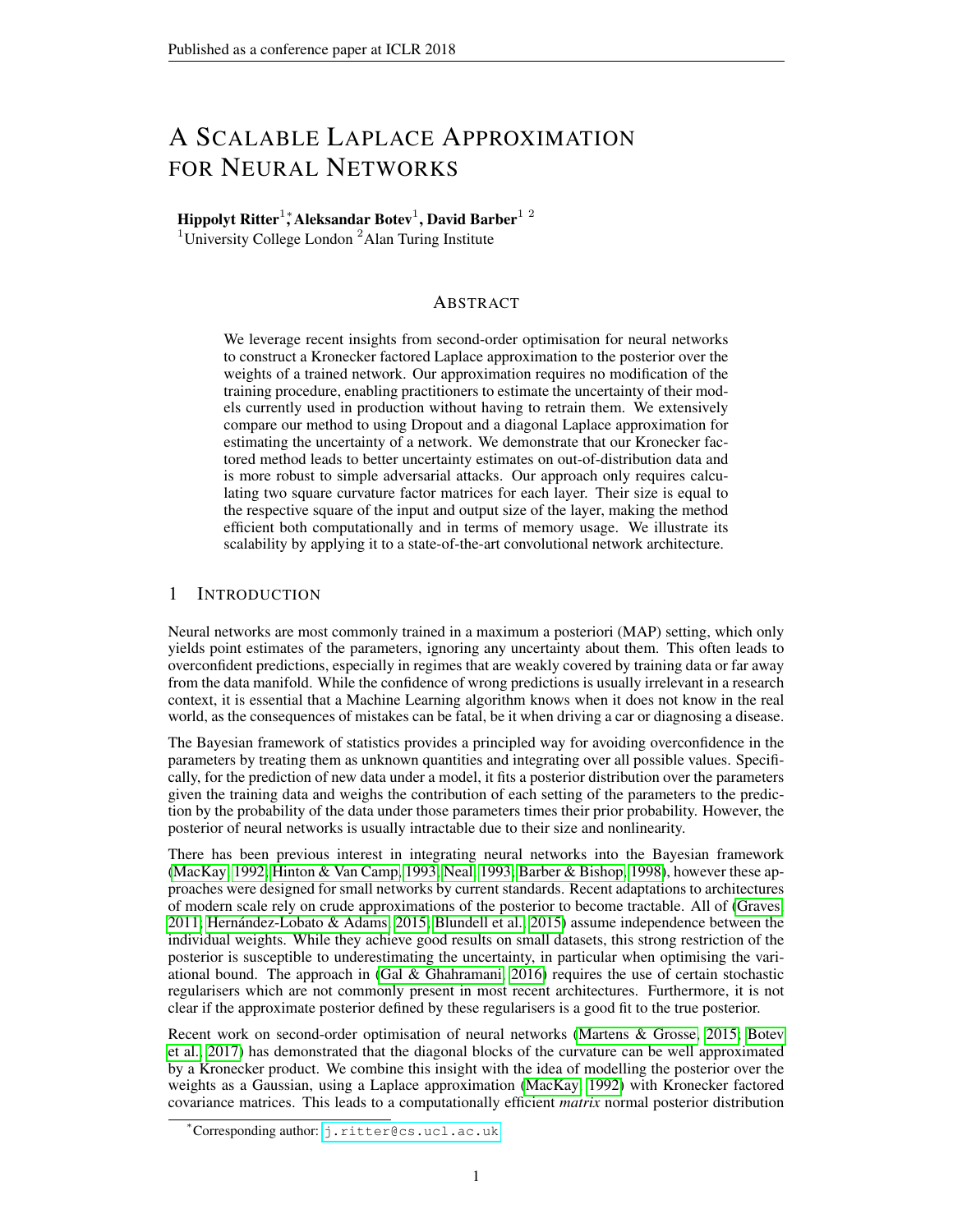- <span id="page-9-17"></span>Kaiming He, Xiangyu Zhang, Shaoqing Ren, and Jian Sun. Identity Mappings in Deep Residual Networks. In *European Conference on Computer Vision*, pp. 630–645. Springer, 2016b.
- <span id="page-9-3"></span>José Miguel Hernández-Lobato and Ryan Adams. Probabilistic Backpropagation for Scalable Learning of Bayesian Neural Networks. In *ICML*, pp. 1861–1869, 2015.
- <span id="page-9-1"></span>Geoffrey E Hinton and Drew Van Camp. Keeping the Neural Networks Simple by Minimizing the Description Length of the Weights. In *COLT*, pp. 5–13, 1993.
- <span id="page-9-20"></span>Sergey Ioffe and Christian Szegedy. Batch Normalization: Accelerating Deep Network Training by Reducing Internal Covariate Shift. In *ICML*, pp. 448–456, 2015.
- <span id="page-9-13"></span>Diederik P Kingma and Max Welling. Auto-encoding Variational Bayes. *arXiv preprint arXiv:1312.6114*, 2013.
- <span id="page-9-7"></span>Diederik P Kingma, Tim Salimans, and Max Welling. Variational Dropout and the Local Reparameterization Trick. In *Advances in Neural Information Processing Systems*, pp. 2575–2583, 2015.
- <span id="page-9-6"></span>James Kirkpatrick, Razvan Pascanu, Neil Rabinowitz, Joel Veness, Guillaume Desjardins, Andrei A Rusu, Kieran Milan, John Quan, Tiago Ramalho, Agnieszka Grabska-Barwinska, et al. Overcoming Catastrophic Forgetting in Neural Networks. *Proceedings of the National Academy of Sciences*, pp. 201611835, 2017.
- <span id="page-9-19"></span>Alex Krizhevsky and Geoffrey Hinton. Learning Multiple Layers of Features from Tiny Images. 2009.
- <span id="page-9-8"></span>Balaji Lakshminarayanan, Alexander Pritzel, and Charles Blundell. Simple and Scalable Predictive Uncertainty Estimation using Deep Ensembles. *arXiv preprint arXiv:1612.01474*, 2016.
- <span id="page-9-5"></span>Yann LeCun, John S. Denker, and Sara A. Solla. Optimal Brain Damage. In *Advances in Neural Information Processing Systems*, pp. 598–605, 1990.
- <span id="page-9-16"></span>Yingzhen Li and Yarin Gal. Dropout Inference in Bayesian Neural Networks with Alphadivergences. *arXiv preprint arXiv:1703.02914*, 2017.
- <span id="page-9-9"></span>Christos Louizos and Max Welling. Structured and Efficient Variational Deep Learning with Matrix Gaussian Posteriors. In *ICML*, pp. 1708–1716, 2016.
- <span id="page-9-12"></span>Christos Louizos and Max Welling. Multiplicative Normalizing Flows for Variational Bayesian Neural Networks. In *ICML*, pp. 2218–2227, 2017.
- <span id="page-9-0"></span>David J. C. MacKay. A Practical Bayesian Framework for Backpropagation Networks. *Neural Computation*, 4(3):448–472, 1992.
- <span id="page-9-4"></span>James Martens and Roger Grosse. Optimizing Neural Networks with Kronecker-factored Approximate Curvature. In *ICML*, pp. 2408–2417, 2015.
- <span id="page-9-2"></span>Radford M Neal. Bayesian Learning via Stochastic Dynamics. In *Advances in Neural Information Processing Systems*, pp. 475–482, 1993.
- <span id="page-9-14"></span>Nitish Srivastava, Geoffrey E Hinton, Alex Krizhevsky, Ilya Sutskever, and Ruslan Salakhutdinov. Dropout: A Simple Way to Prevent Neural Networks from Overfitting. *Journal of Machine Learning Research*, 15(1):1929–1958, 2014.
- <span id="page-9-10"></span>Shengyang Sun, Changyou Chen, and Lawrence Carin. Learning Structured Weight Uncertainty in Bayesian Neural Networks. In *Artificial Intelligence and Statistics*, pp. 1283–1292, 2017.
- <span id="page-9-15"></span>Christian Szegedy, Wojciech Zaremba, Ilya Sutskever, Joan Bruna, Dumitru Erhan, Ian Goodfellow, and Rob Fergus. Intriguing Properties of Neural Networks. *arXiv preprint arXiv:1312.6199*, 2013.
- <span id="page-9-11"></span>Theano Development Team. Theano: A Python Framework for Fast Computation of Mathematical Expressions. *arXiv e-prints*, abs/1605.02688, May 2016.
- <span id="page-9-18"></span>Sergey Zagoruyko and Nikos Komodakis. Wide Residual Networks. *arXiv preprint arXiv:1605.07146*, 2016.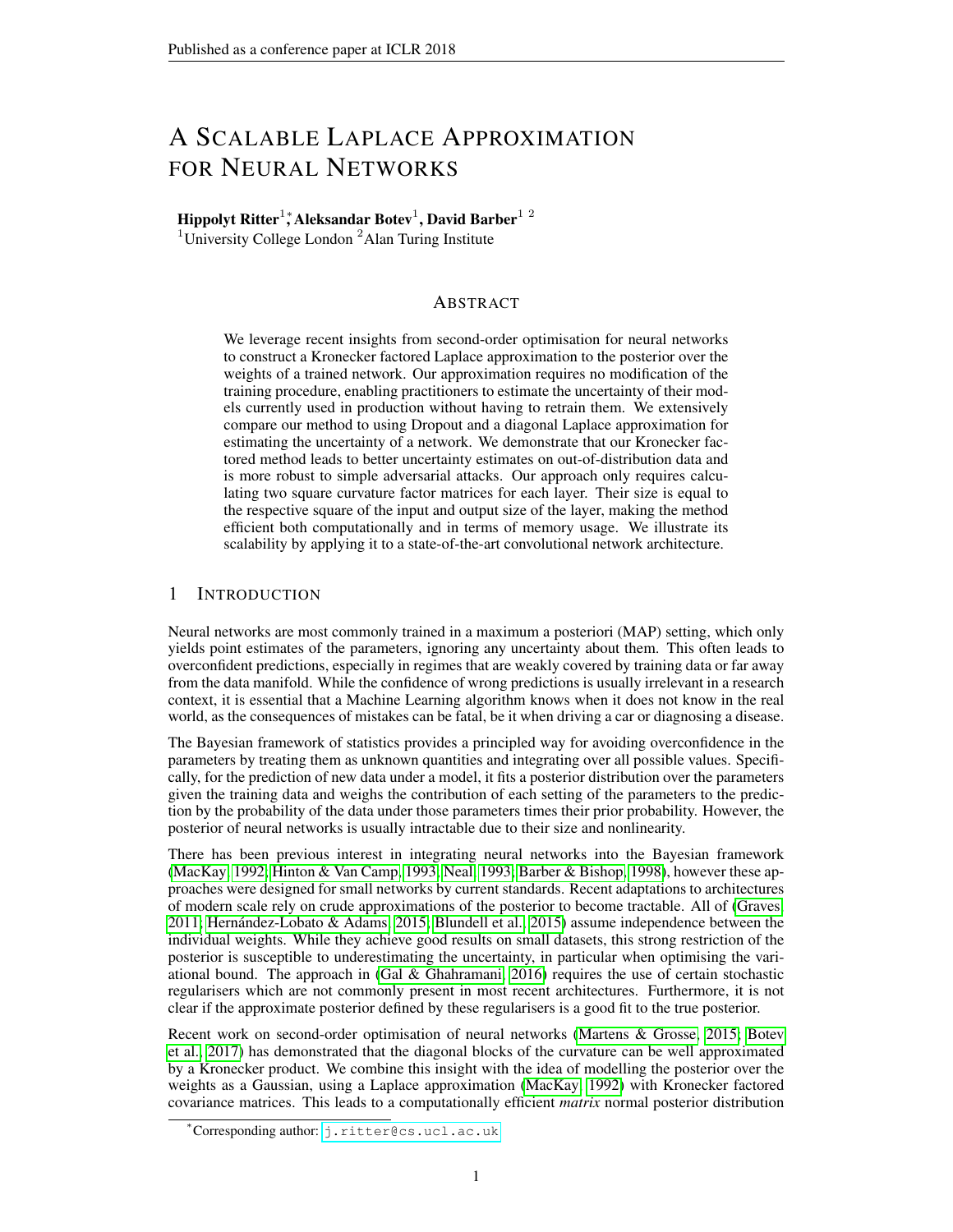# Appendices

## <span id="page-10-0"></span>A DERIVATION OF THE ACTIVATION HESSIAN RECURSION

Here, we provide the basic derivation of the factorisation of the diagonal blocks of the Hessian in Eq. [1](#page-1-0) and the recursive formula for calculating  $H$  as presented in [\(Botev et al., 2017\)](#page-8-4).

The Hessian of a neural network with parameters  $\theta$  as defined in the main text has elements:

$$
[H]_{ij} = \frac{\partial^2}{\partial \theta_i \partial \theta_j} E(\theta)
$$
 (10)

For a given layer  $\lambda$ , the gradient w.r.t. a weight  $W_{a,b}$  is:

$$
\frac{\partial E}{\partial W_{a;b}} = \sum_{i} \frac{\partial h_{i}}{\partial W_{a;b}} \frac{\partial E}{\partial h_{i}} = a_{b}^{-1} \frac{\partial E}{\partial h_{a}}
$$
(11)

Keeping  $\lambda$  fixed and differentiating again, we find that the per-sample Hessian of that layer is:

$$
[H \, ]_{(a;b):(c;d)} \quad \frac{\partial^2 E}{\partial W_{a;b}\partial W_{c;d}} = a_b{}^{-1}a_d{}^{-1}[H \, ]_{a;c} \tag{12}
$$

where

$$
[H]_{a;b} = \frac{\partial^2 E}{\partial h_a \partial h_b} \tag{13}
$$

is the pre-activation Hessian.

We can reexpress this in matrix notation as a Kronecker product as in Eq. [1:](#page-1-0)

$$
H = \frac{\partial^2 E}{\partial \text{vec}(W \text{ )}\partial \text{vec}(W \text{ )}} = \left(a_{-1} a_{-1}^{\mathsf{T}}\right) \quad \text{H}
$$
 (14)

The pre-activation Hessian can be calculated recursively as:

$$
H = B W_{+1}^{\mathsf{T}} H_{+1} W_{+1} B + D \tag{15}
$$

where the diagonal matrices  $B$  and  $D$  are defined as:

$$
B = \text{diag}(\mathbf{f}'(h)) \tag{16}
$$

$$
D = \text{diag}(\mathbf{f}''(h))\frac{\partial E}{\partial a})
$$
\n(17)

 $f'$  and  $f''$  denote the first and second derivative of the transfer function. The recursion is initialised with the Hessian of the error w.r.t. the linear network outputs.

For further details and on how to calculate the diagonal blocks of the Gauss-Newton and Fisher matrix, we refer the reader to [\(Botev et al., 2017\)](#page-8-4) and [\(Martens & Grosse, 2015\)](#page-9-4).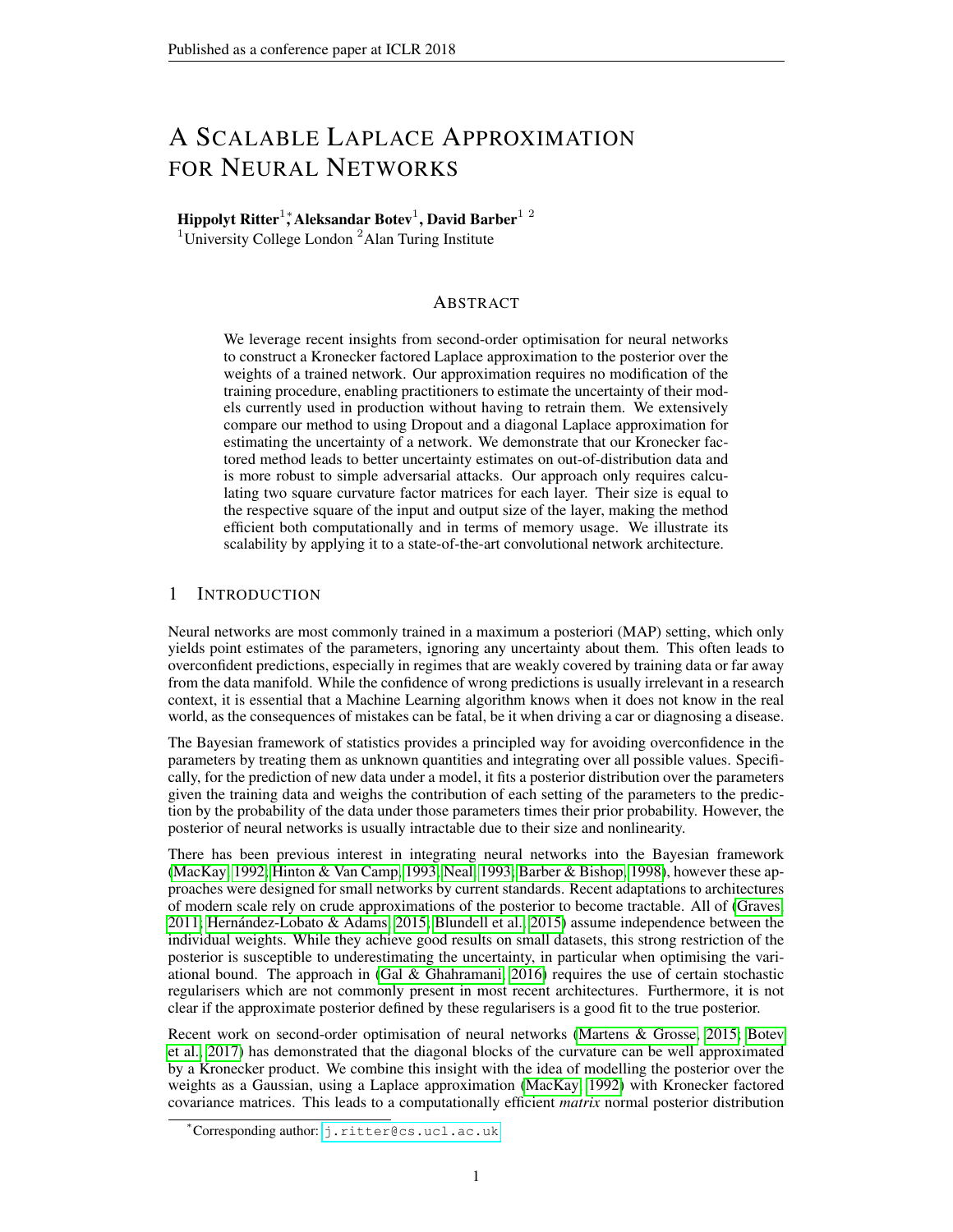## <span id="page-11-0"></span>B MATRIX NORMAL DISTRIBUTION

The matrix normal distribution [\(Gupta & Nagar, 1999\)](#page-8-5) is a multivariate distribution over an entire matrix of shape  $n-p$  rather than just a vector. In contrast to the multivariate normal distribution, it is parameterised by two p.s.d. covariance matrices,  $U : n \in \mathbb{R}$  and  $V : p \in p$ , which indicate the covariance of the rows and columns respectively. In addition it has a mean matrix  $M : n$ 

A vectorised sample from a matrix normal distribution  $X$   $\mathcal{MN}(M, U, V)$  corresponds to a sample from a normal distribution  $\text{vec}(X)$   $\qquad$   $\mathcal{N}(\text{vec}(M), U \quad V)$ . However, samples can be drawn more efficiently as  $X = M + AZB$  with Z  $MN(0, I, I)$ , and  $AA^{\mathsf{T}} = U$  and  $B^{\mathsf{T}}B = V$ . The sample  $Z$  corresponds to a sample from a normal distribution of length  $np$  that has been reshaped to  $a \, n$  p matrix. This is more efficient in the sense that we only need to calculate two matrix-matrix products of small matrices, rather than a matrix-vector product with one big one.

## <span id="page-11-1"></span>C APPROXIMATION OF THE EXPECTED ACTIVATION HESSIAN

While the square root of  $\overline{Q}$  is calculated during the forward pass on all layers,  $H$  requires an additional backward pass. Strictly speaking, it is not essential to approximate  $E[\hat{H}]$  for the Kronecker factored Laplace approximation, as in contrast to optimisation procedures the curvature only needs to be calculated once and is thus not time critical. For datasets of the scale of ImageNet and the networks used for such datasets, it would still be impractically slow to perform the calculation for every data point individually. Furthermore, as most datasets are augmented during training, e.g. random cropping or reflections of images, the curvature of the network can be estimated using the same augmentations, effectively increasing the size of the dataset by orders of magnitude. Thus, we make use of the minibatch approximation in our experiments — as we make use of data augmentation in order to demonstrate its practical applicability.

We note that  $E[f]$  can be calculated exactly by running KFRA [\(Botev et al., 2017\)](#page-8-4) with a minibatchsize of one, and then averaging the results. KFAC [\(Martens & Grosse, 2015\)](#page-9-4), in contrast, stochastically approximates the Fisher matrix, so even when run for every datapoint separately, it cannot calculate the curvature factor exactly.

In the following, we also show figures for the adversarial experiments in which we calculate the curvature per datapoint and without data augmentation:

<span id="page-11-2"></span>

Figure 6: Untargeted adversarial attack for Kronecker factored Laplace approximation with the curvature calculated with and without data augmentation/approximating the activation Hessian.

Fig. [6](#page-11-2) and Fig. [7](#page-12-1) show how the Laplace approximation with the curvature estimated from 1000 randomly sampled binary MNIST images and the activation Hessian calculated with a minibatch size of 100 performs in comparison to the curvature factor being calculated without any data augmentation with a batch size of 100 or exactly. We note that without data augmentation we had to use much stronger regularisation of the curvature factors, in particular we had to add a non-negligible multiple of the identity to the factors, whereas with data augmentation it was only needed to ensure that the matrices are invertible. The Kronecker factored Laplace approximation reaches particularly high uncertainty on the untargeted adversarial attack and is most robust on the targeted attack when using data augmentation, suggesting that it is particularly well suited for large datasets and ones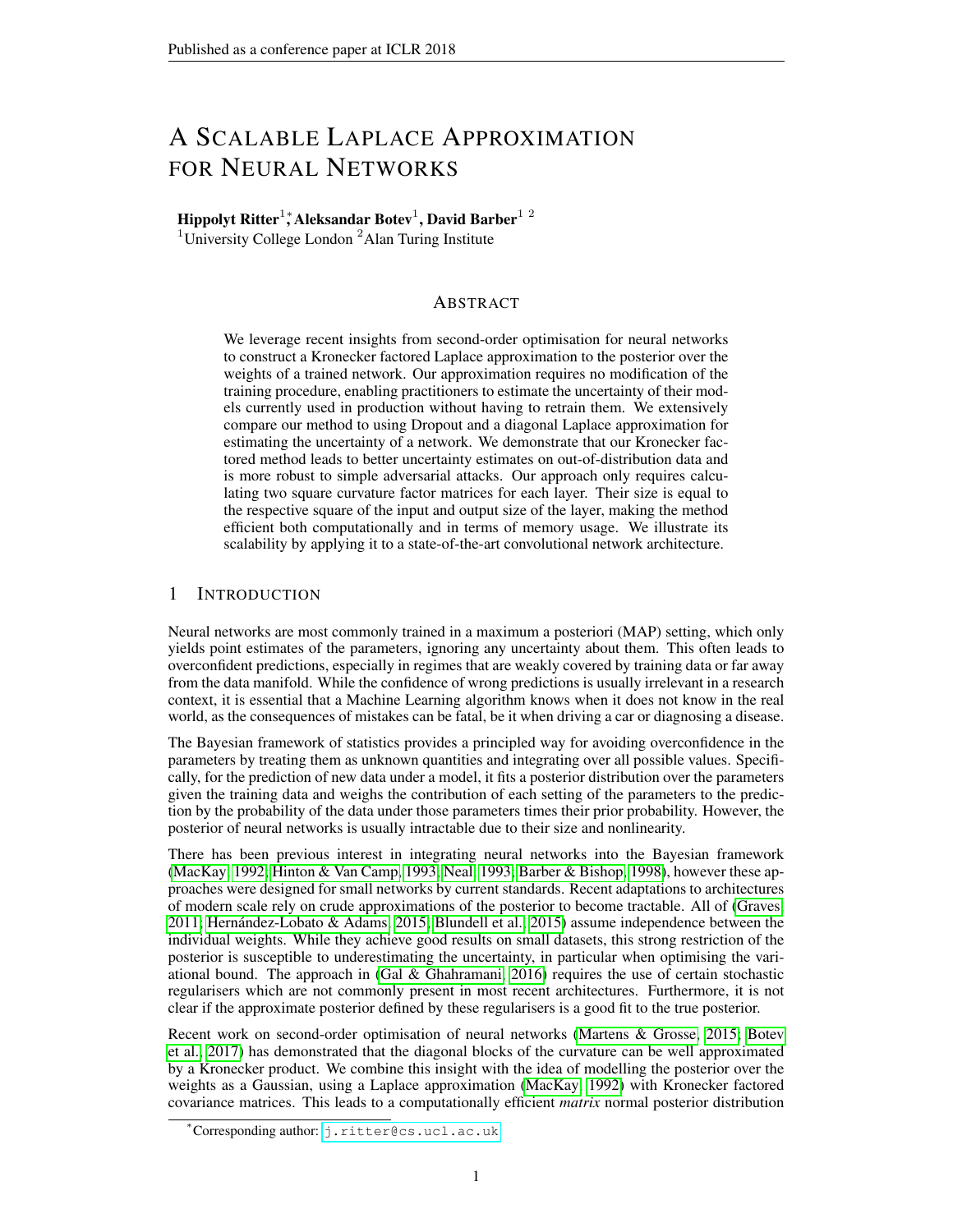<span id="page-12-1"></span>

Figure 7: Targeted adversarial attack for Kronecker factored Laplace approximation with the curvature calculated with and without data augmentation/approximating the activation Hessian.

where some form of data augmentation can be applied. The difference between approximating the activation Hessian over a minibatch and calculating it exactly appears to be negligible.

## D MEMORY AND COMPUTATIONAL REQUIREMENTS

If we denote the dimensionality of the input to layer  $\lambda$  as  $D_{-1}$  and its output as D, the curvature factors correspond to the two precision matrices with  $\frac{D_{-1}(D_{-1}+1)}{2}$  and  $\frac{D_{-}(D_{+1})}{2}$  'parameters' to estimate, since they are symmetric. So across a network, the number of curvature directions that we are estimating grows linearly in the number of layers and quadratically in the dimension of the layers, i.e. the number of columns of the weight matrices. The size of the full Hessian, on the other hand, grows quadratically in the number of layers and with the fourth power in the dimensionality of the layers (assuming they are all the same size).

Once the curvature factors are calculated, which only needs to be done once, we use their Cholesky decomposition to solve two triangular linear systems when sampling weights from the matrix normal distribution. We use the same weight samples for each minibatch, i.e. we do not sample a weight matrix per datapoint. This is for computational efficiency and does not change the expectation.

One possibility to save computation time would be to sample a fixed set of weight matrices from the approximate posterior — in order to avoid solving the linear system on every forward pass — and treat the networks that they define as an ensemble. The individual ensemble members can be evaluated in parallel and their outputs averaged, which can be done with a small overhead over evaluating a single network given sufficient compute resources. A further speed up can be achieved by distilling the predictive distributions of the Laplace network into a smaller, deterministic feedforward network as successfully demonstrated in [\(Balan et al., 2015\)](#page-8-12) for posterior samples using HMC.

## <span id="page-12-0"></span>E COMPLEMENTARY FIGURES FOR THE TOY DATASET

Fig. [8](#page-13-1) shows the different Laplace approximations (Kronecker factored, diagonal, full) from the main text without any hyperparameter tuning. The figure of the uncertainty obtained from samples using HMC is repeated. Note that the scale is larger than in the main text due to the high uncertainty of the Laplace approximations.

The Laplace approximations are increasingly uncertain away from the data, as the true posterior estimated from HMC samples, however they all overestimate the uncertainty without regularisation. This is easy to fix by optimising the hyperparameters on a validation set as discussed in the main text, resulting in posterior uncertainty much more similar to the true posterior. As previously discussed in [\(Botev et al., 2017\)](#page-8-4), the Hessian of a neural network is usually underdetermined as the number of data points is much smaller than the number of parameters — in our case we have 20 data points to estimate a 78 78 precision matrix. This leads to the full Laplace approximation vastly overestimating the uncertainty and a bad predictive mean. Both the Kronecker factored and the diagonal approximation exhibit smaller variance than the full Laplace approximation as they restrict the structure of the precision matrix. Consistently with the other experiments, we find the diagonal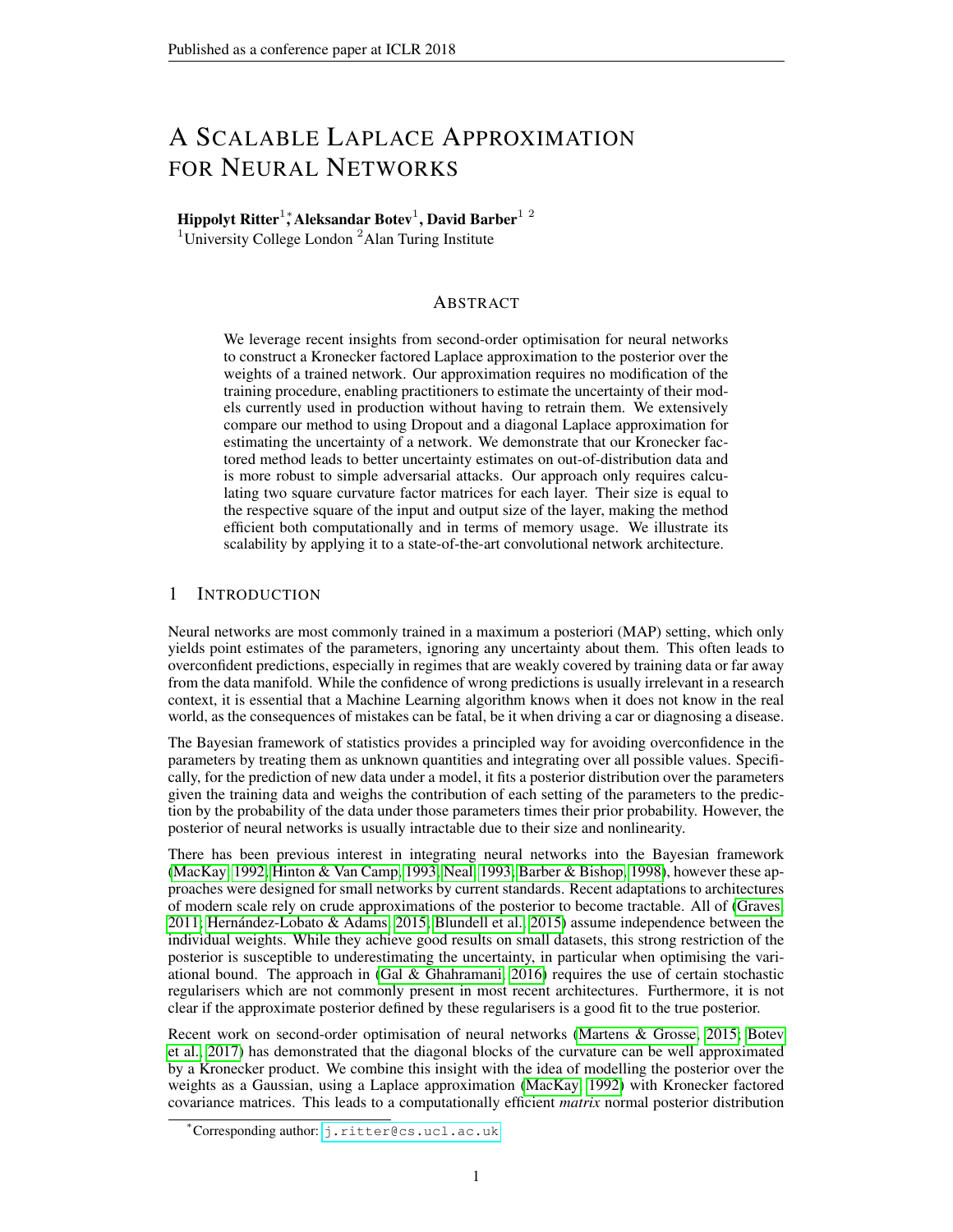<span id="page-13-1"></span>

Figure 8: Toy regression uncertainty. Black dots are data points, the black line shows the underlying noiseless function. The red line shows the deterministic prediction of the trained network, the blue line the mean output. Each shade of blue visualises one additional standard deviation.

Laplace approximation to place more mass in low probability areas of the posterior than the Kronecker factored approximation, resulting in higher variance on the regression problem. This leads to a need for greater regularisation of the diagonal approximation to obtain acceptable predictive performance, and underestimating the uncertainty.

## <span id="page-13-0"></span>F PREDICTION ACCURACY

This section shows the accuracy values obtained from the different predictions methods on the feedforward networks for MNIST and the wide residual network for CIFAR100. The results for MNIST are shown in Table [1](#page-14-0) and the results for CIFAR in Table [2.](#page-14-2)

In all cases, neither MC Dropout nor the Laplace approximation significantly change the classification accuracy of the network in comparison to a deterministic forward pass.